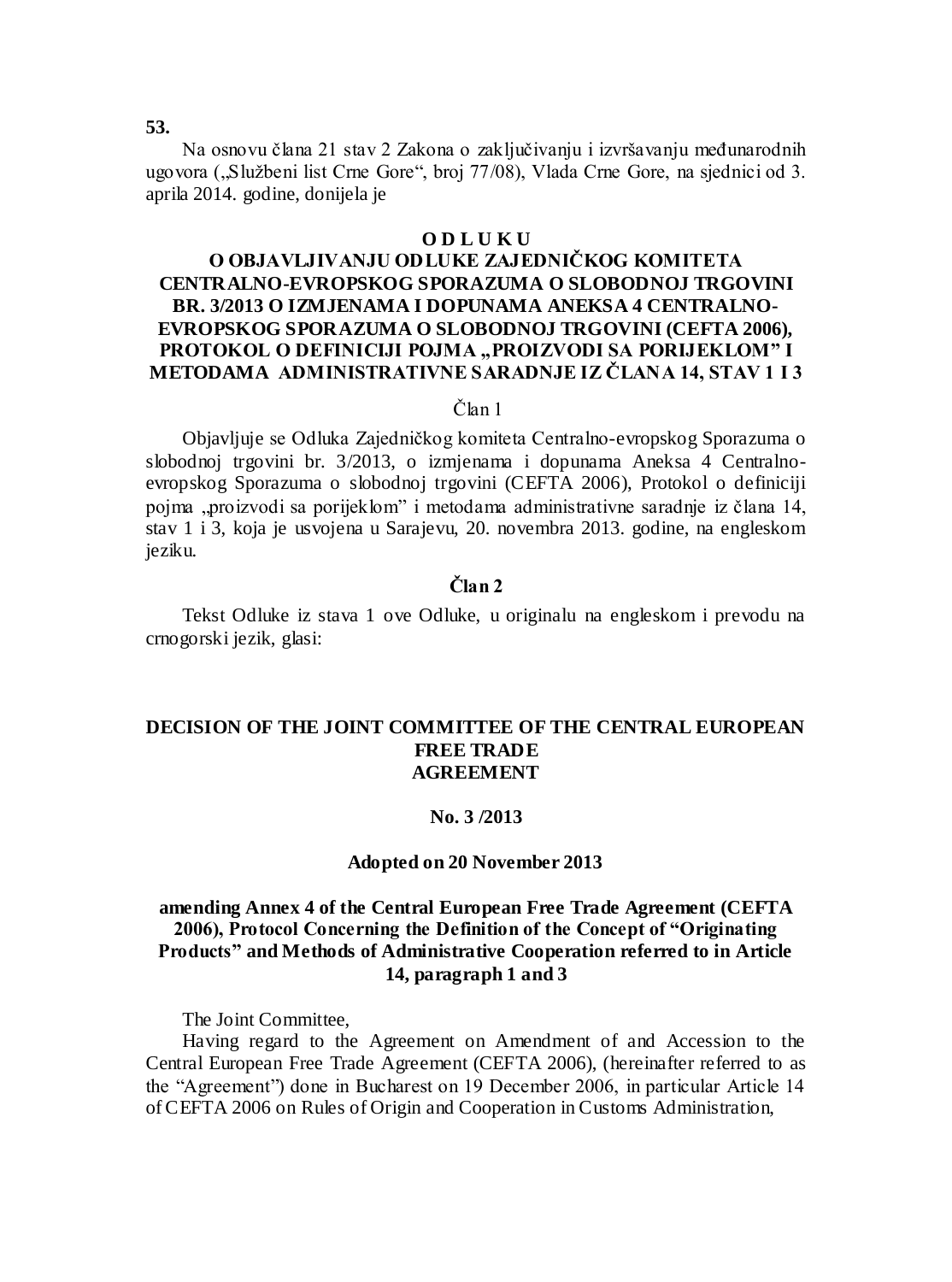Having regard to Annex 4 to CEFTA 2006, the Protocol Concerning the Definition of the Concept of "Originating Products" and Methods of Administrative Cooperation, hereinafter referred to as "the Protocol",

### Whereas:

(1) Article 14 of CEFTA 2006 refers to its Annex 4 which lays down the rules of origin and provides for CEFTA cumulation of origin, and cumulation of origin in the context of the Stabilization and Association Process.

(2) The Protocol was last amended by Decision No 2/2009 of the Joint Committee of 29 October 2009 amending Annex 4 to CEFTA 2006 concerning the definition of the concept of originating products and methods of administrative cooperation.

(3) The regional Convention on pan-Euro-Mediterranean preferential rules of origin $<sup>0</sup>$  (the Convention) aims at replacing the protocols on rules of origin currently</sup> in force among the countries of the pan-Euro-Mediterranean area with a single legal act.

(4) The participants in the Stabilisation and Association Process have been included in the pan-Euro-Mediterranean zone of cumulation of origin through the Convention.

(5) Where the transition towards the Convention is not simultaneous for all Contracting Parties within the cumulation area, it should not lead to any less favourable situation than previously under the Protocol.

(6) Annex 4 to CEFTA 2006 should therefore be amended so as to make reference to the Convention.

HAS DECIDED AS FOLLOWS:

#### Article 1

## *Rules of origin*

Annex 4 to CEFTA 2006, the Protocol concerning the definition of the concept of 'originating products' and methods of administrative cooperation shall be replaced by the text attached in the Annex.

# Article 2

### *Entry into force*

This Decision shall enter into force on the day of its adoption. It shall apply from 1 April 2014.

Adopted in Sarajevo on 20 November 2013 in the presence of representatives of all CEFTA Parties.

 $\overline{a}$ 

<sup>0</sup> The European Union Official Journal L 54, 26.2.2013, p. 4.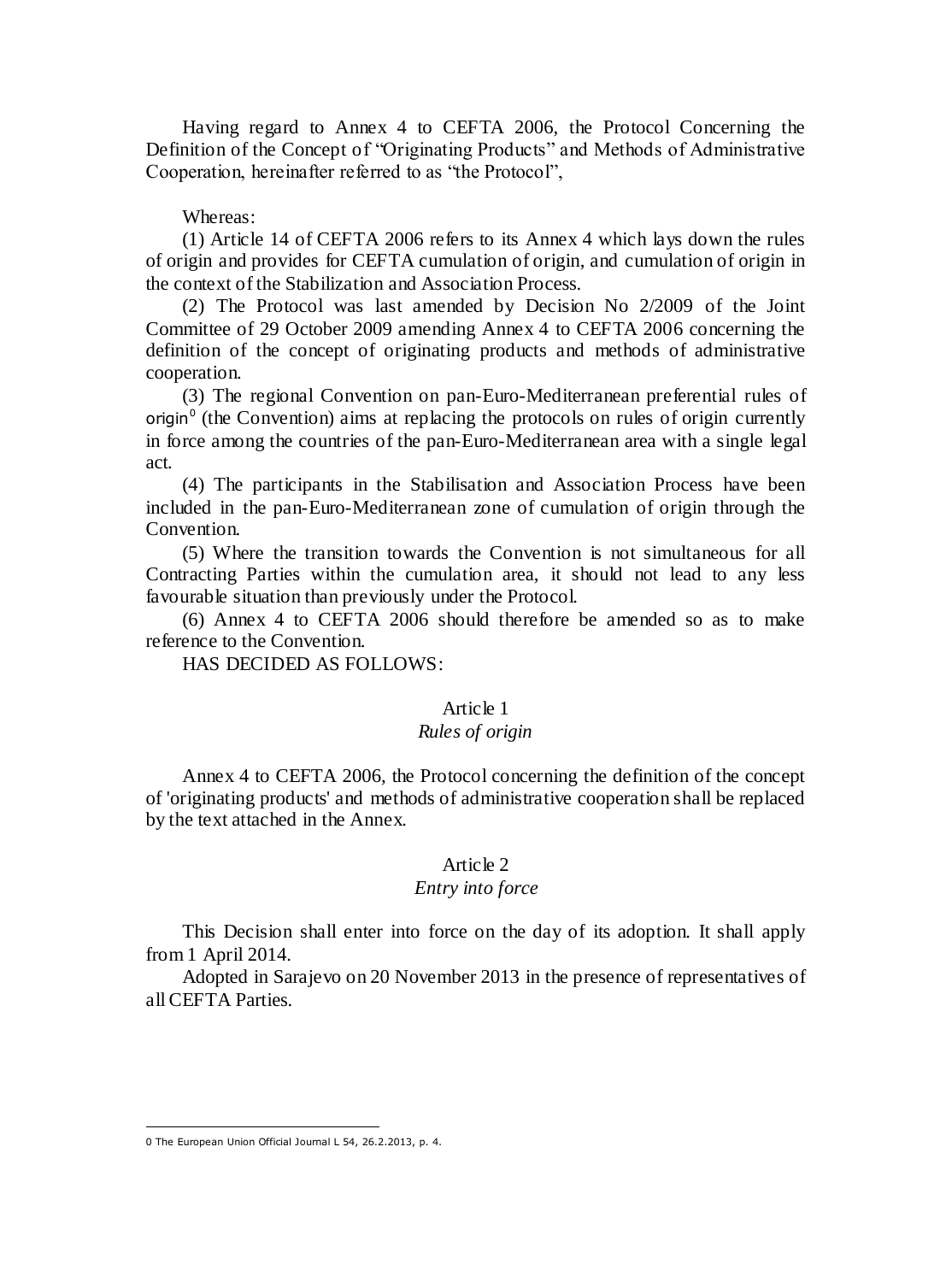### **ANNEX**

# **Protocol concerning the definition of the concept of 'originating products' and methods of administrative cooperation**

#### Article 1

## *Applicable rules of origin*

For the purpose of implementing Article 14 of Annex 1 (CEFTA 2006) to the Agreement on Amendment of and Accession to the Central European Free Trade Agreement, done in Bucharest on 19 December 2006 (the Agreement), Appendix I and the relevant provisions of Appendix II to the Regional Convention on pan-Euro-Mediterranean preferential rules of origin<sup>0</sup>, hereafter the Convention, shall apply.

All references to the 'relevant agreement' in Appendix I and in the relevant provisions of Appendix II to the Regional Convention on pan-Euro-Mediterranean preferential rules of origin shall be construed so as to mean the Agreement.

## Article 2

#### *Dispute settlement*

Where disputes arise in relation to the verification procedures of Article 32 of Appendix I to the Convention which cannot be settled between the customs authorities requesting the verification and the custom authorities responsible for carrying out this verification, they shall be submitted to the Joint Committee provided for in Article 42 and 43 of CEFTA 2006.

In all cases the settlement of disputes between the importer and the customs authorities of the importing country shall take place under the legislation of that country.

## Article 3 *Amendments to the Protocol*

The Joint Committee provided for in Article 14 paragraph 1 of CEFTA 2006 may decide to amend the provisions of the present Protocol.

#### Article 4

## *Withdrawal from the Convention*

Should either one of the CEFTA Parties give notice in writing to the depositary of the Convention of their intention to withdraw from the Convention according to its Article 9, other CEFTA Parties shall immediately enter into negotiations on rules of origin for the purpose of implementing the Agreement.  $\overline{a}$ 

<sup>0</sup> OJ L 54, 26.2.2013, p. 4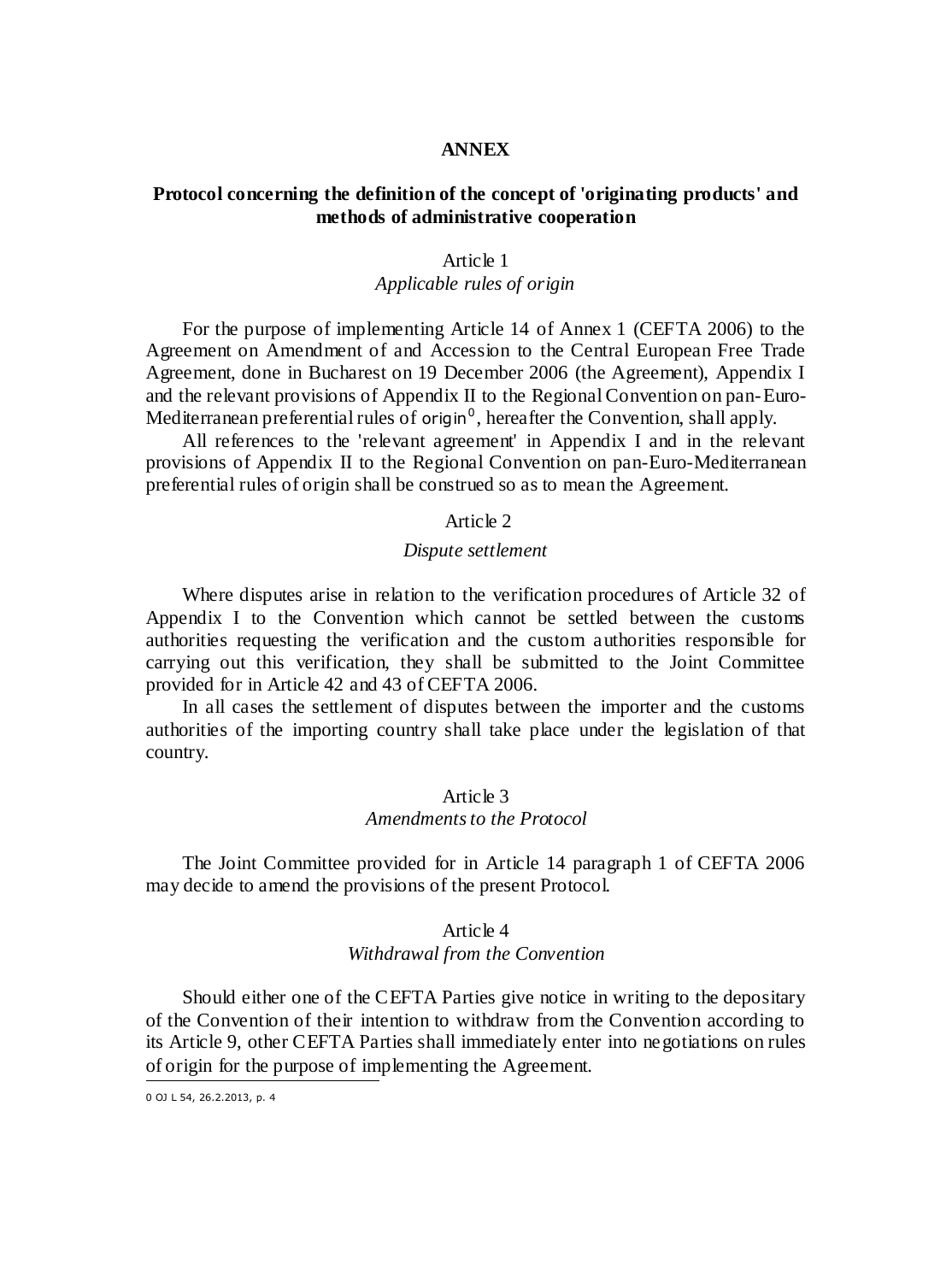Until the entry into force of such newly negotiated rules of origin, the rules of origin contained in Appendix I and, where appropriate, the relevant provisions of Appendix II to the Convention, applicable at the moment of withdrawal, shall continue to apply to this Agreement. However, as of the moment of withdrawal, the rules of origin contained in Appendix I and, where appropriate, the relevant provisions of Appendix II to the Convention shall be construed so as to allow bilateral cumulation between the Party withdrawn and other CEFTA Parties only.

### Article 5

## *Transitional provisions – cumulation*

Notwithstanding Article 3 of Appendix I to the Convention, the rules on cumulation provided for in the old Articles 3 and 4 of Annex 4, the Protocol Concerning the Definition of the Concept of "Originating Products" and Methods of Administrative Cooperation, as last amended by Decision No 2/2009 shall continue to apply between the CEFTA Party in which the Convention has not yet entered into application and other CEFTA Parties until the Convention has entered into application with relation to the respective CEFTA Party.

Notwithstanding Articles 16 (5) and 21 (3) of Appendix I of the Convention, where cumulation involves only EFTA States, the Faroe Islands, the EU, Turkey and CEFTA Parties, the proof of origin may be a movement certificate EUR.1 or an origin declaration.

## **O D L U K A ZAJEDNIČKOG KOMITETA CENTRALNO-EVROPSKOG SPORAZUMA O SLOBODNOJ TRGOVINI Br. 3/2013**

#### **Usvojena 20. novembra 2013. godine**

# **o izmjenama i dopunama Aneksa 4 Centralno-evropskog Sporazuma o slobodnoj trgovini (CEFTA 2006), Protokol o definiciji pojma "proizvodi sa porijeklom" i metodama administrativne saradnje iz člana 14, stav 1 i 3**

Zajednički komitet,

Imajući u vidu Sporazum o izmjeni i pristupanju centralno-evropskom sporazumu o slobodnoj trgovini (CEFTA 2006) (u daljem tekstu "Sporazum"), sačinjen u Bukureštu 19. decembra 2006. godine, a posebno član 14 CEFTA 2006 Pravila o porijeklu i saradnja carinskih administracija;

Imajući u vidu Aneks 4 CEFTA 2006, Protokol o definiciji pojma "proizvodi sa porijeklom" i metodama administrativne saradnje, u daljem tekstu "Protokol";

S obzirom da: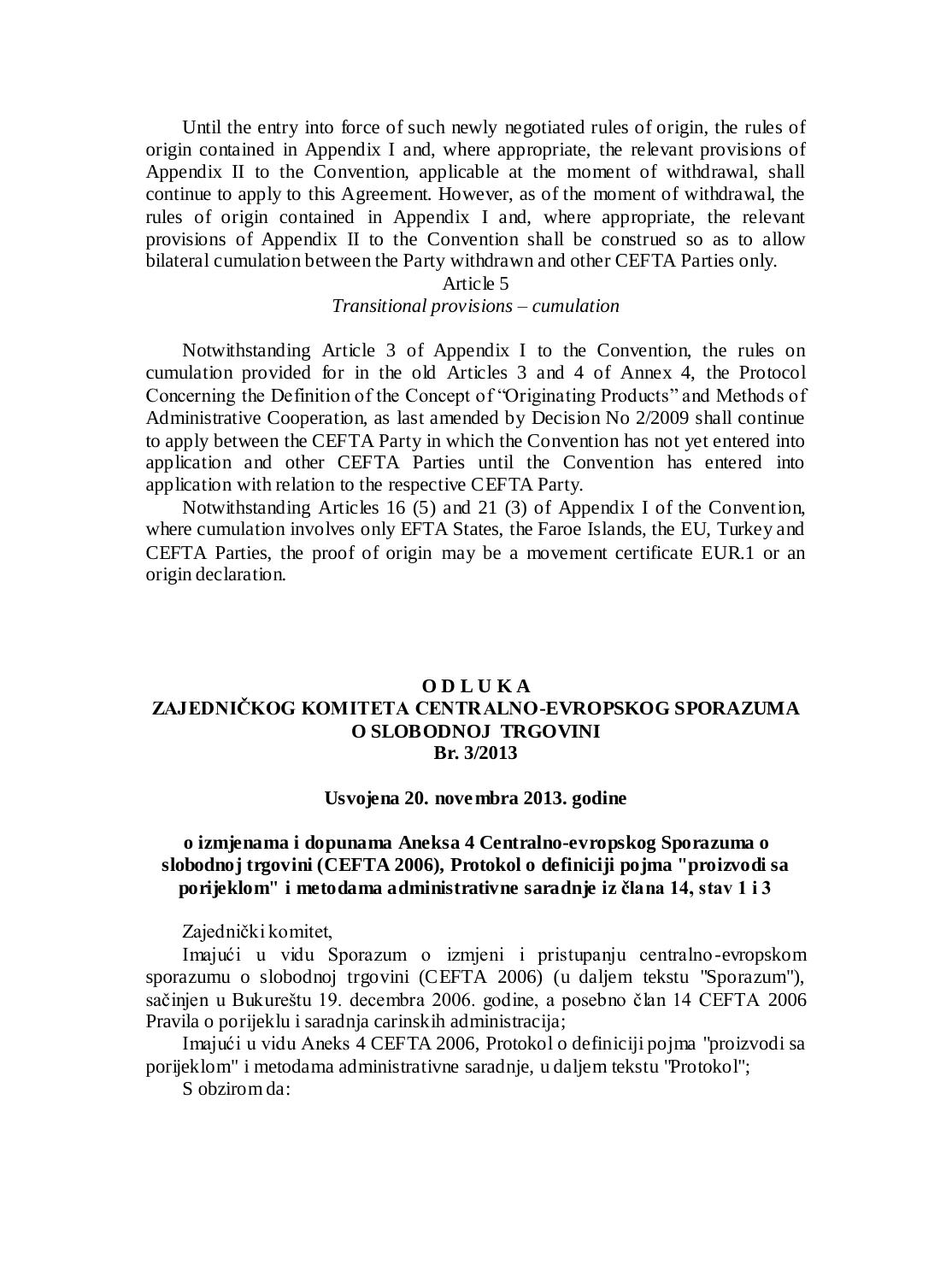(1) se član 14 CEFTA 2006 odnosi na njegov Aneks 4 koji propisuje pravila o porijeklu i pruža CEFTA kumulaciju porijekla, i kumulaciju porijekla u kontekstu procesa stabilizacije i pridruživanja;

(2) je Protokol izmijenjen i dopunjen Odlukom br. 2/2009 Zajedničkog komiteta od 29. oktobra 2009. godine o izmjenama Aneksa 4 CEFTA 2006 koji se odnosi na definiciju pojma proizvoda sa porijeklom i metodama administrativne saradnje;

(3) regionalna Konvencija o Pan-Euro-Mediteranskim preferencijalnim pravilima o porijeklu<sup>0</sup> (Konvencija) ima za cilj da zamijeni protokole o pravilima o porijeklu trenutno na snazi među zemljama Pan-Euro-Mediteranske oblasti jednim pravnim aktom;

(4) su učesnici u procesu stabilizacije i pridruživanja uključeni u Pan-Euro-Mediteransku zonu kumulacije porijekla kroz Konvenciju;

(5) u slučaju kada tranzicija ka Konvenciji nije istovremena kod svih ugovornih strana u okviru oblasti kumulacije, to ne bi trebalo da dovede do nepovoljnijeg položaja u odnosu na raniju situaciju pod Protokolom;

(6) Aneks 4 CEFTA 2006 stoga treba izmijeniti pozivanjem na Konvenciju.

## ODLUČIO JE SLEDEĆE:

# **Član 1 Pravila o porijeklu**

Aneks 4 CEFTA 2006, Protokol o definiciji pojma "proizvodi sa porijeklom" i metodama administrativne saradnje, biće zamijenjen tekstom u prilogu.

# **Član 2 Stupanje na snagu**

Ova Odluka stupa na snagu danom donošenja. Ona će se primjenjivati od 1. aprila 2014. godine.

Usvojena u Sarajevu 20. novembra 2013. godine, u prisustvu predstavnika svih CEFTA potpisnica.

 $\overline{a}$ 

 $0$  The European Union Official Journal L 54, 26.2.2013, str.4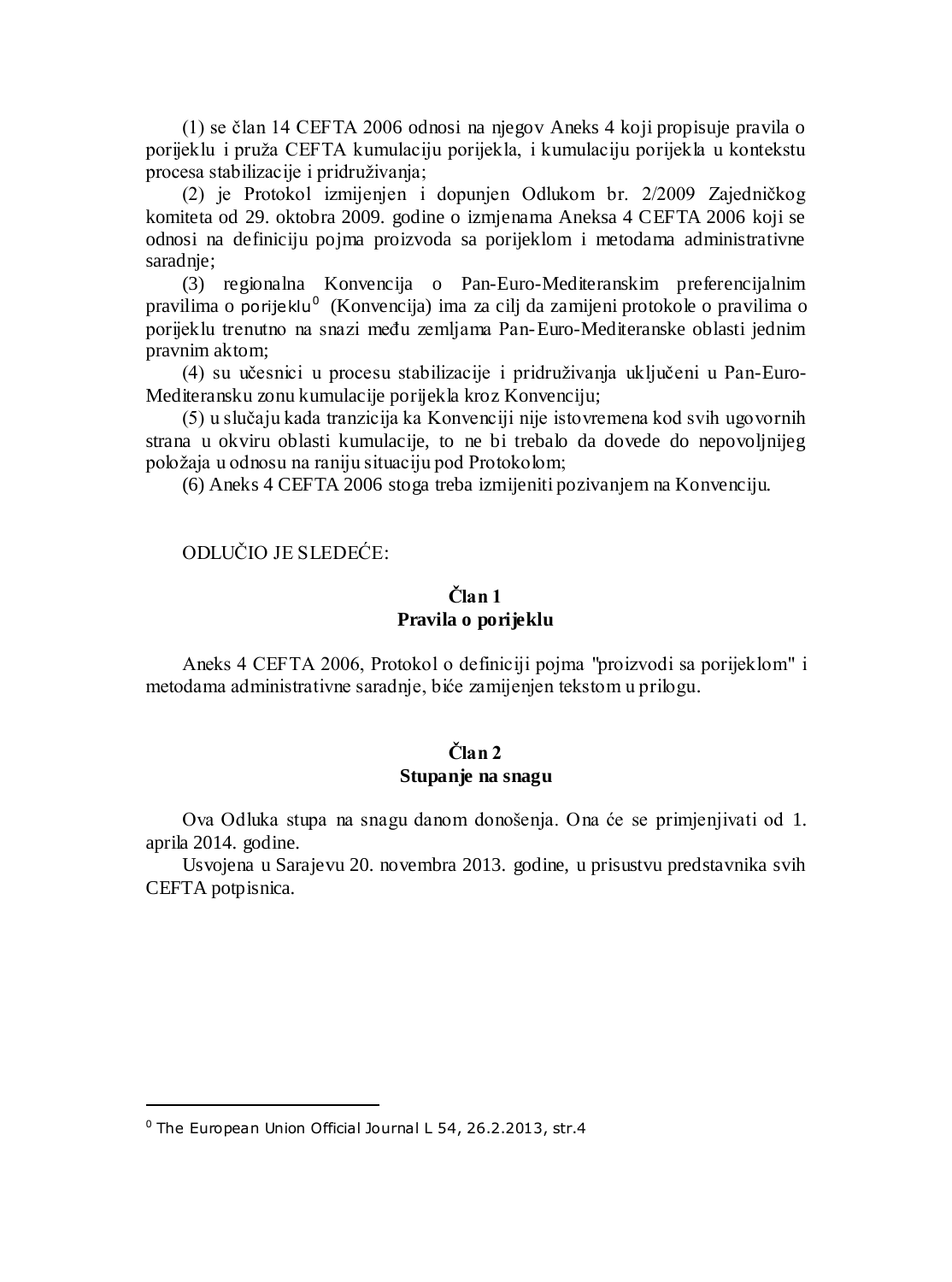## **ANEKS**

## **Protokol o definiciji pojma "proizvodi sa porijeklom" i metodama administrativne saradnje**

# **Član 1 Važeća pravila o porijeklu**

U cilju sprovođenja člana 14 Aneksa 1 (CEFTA 2006), na osnovu Sporazuma o izmjeni i pristupanju centralno-evropskom sporazumu o slobodnoj trgovini, sačinjenog u Bukureštu 19. decembra 2006. godine (Sporazum), primenjuju se Prilog I i odgovarajuće odredbe Priloga II Regionalne konvencije o Pan-Euro-Mediteranskim preferencijalnim pravilima o porijeklu $^0$ , u daljem tekstu Konvencija.

Sve reference na 'relevantni sporazum' u Dodatku I i u relevantnim odredbama Dodatka II Regionalne Konvencije o Pan-Euro-Mediteranskim preferencijalnim pravilima o porijeklu će se tumačiti tako da znače Sporazum.

# **Član 2 Rješavanje sporova**

Gdje nastanu sporovi u odnosu na postupke provjere iz člana 32 Priloga I Konvencije koji se ne mogu riješiti između carinskih organa koji zatraže provjeru i carinskih organa odgovornih za obavljanje provjere, oni se podnose Zajedničkom komitetu, kao što je predviđeno članom 42 i 43 CEFTA 2006.

U svim slučajevima, rješavanje sporova između uvoznika i carinskih organa zemlje uvoznice će se obavljati po zakonu te zemlje.

# **Član 3 Izmjene i dopune Protokola**

Zajednički komitet iz člana 14 stav 1 CEFTA 2006 može odlučiti da izmijeni odredbe ovog Protokola.

# **Član 4 Povlačenje iz Konvencije**

Ukoliko bilo koja od CEFTA potpisnica da obavještenje, u pisanoj formi depozitaru Konvencije, o svojoj namjeri da se povuče iz Konvencije prema članu 9, druge CEFTA strane će odmah ući u pregovore o pravilima o porijeklu u cilju sprovođenja Sporazuma.

Do stupanja na snagu ovih novih sklopljenih pravila porijekla, pravila o porijeklu sadržana u Prilogu I i, po potrebi, relevantne odredbe Priloga II Konvencije, na snazi u trenutku povlačenja, će nastaviti da se primjenjuju na ovaj

 $\overline{a}$ 

 $^{0}$  OJ L 54, 26.2.2013., str.4